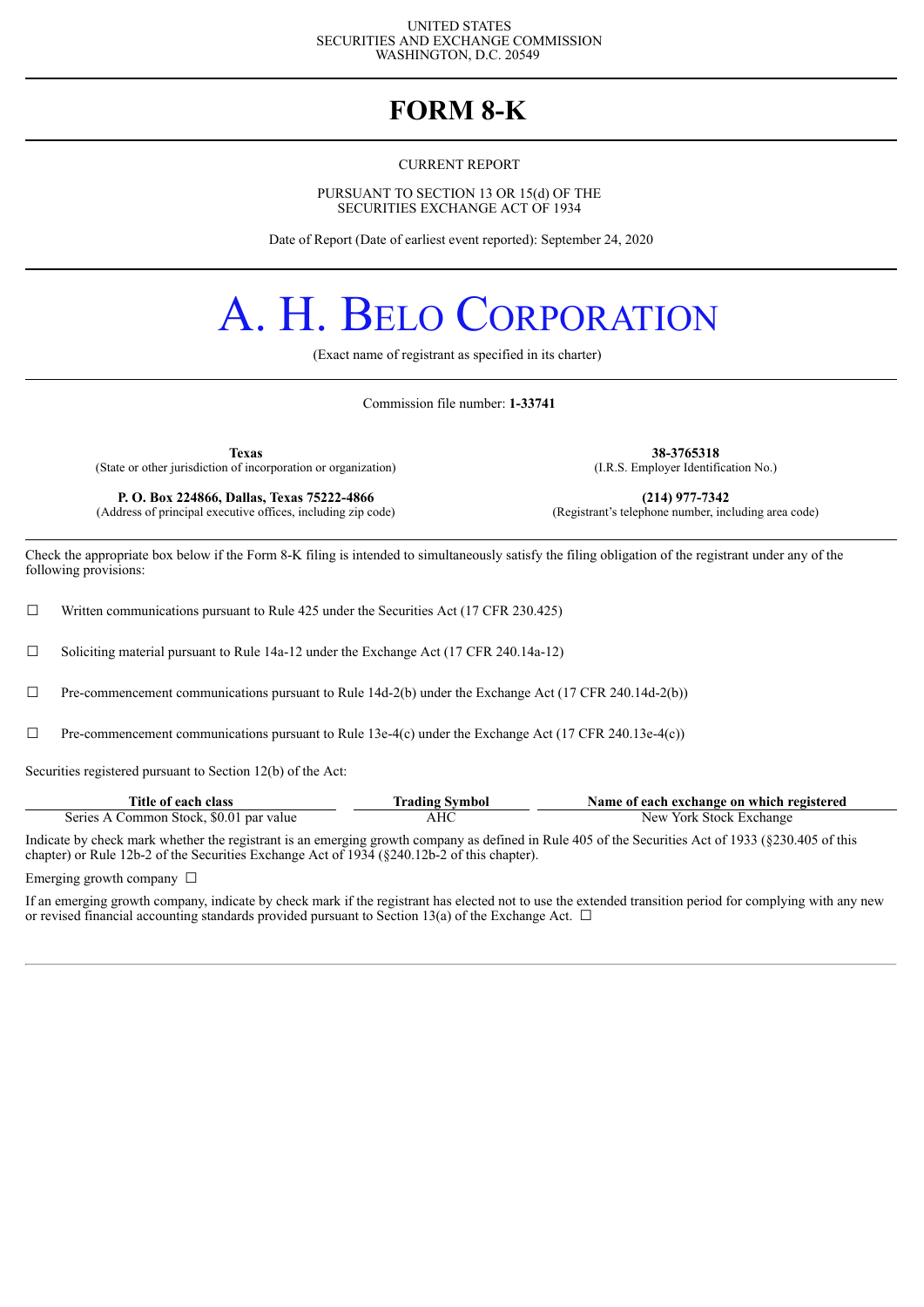#### **Item 8.01. Other Events.**

On September 24, 2020, the Company's Board of Directors approved a fourth quarter 2020 dividend of \$0.04 per share. The dividend will be payable on December 4, 2020 to shareholders of record at the close of business on November 13, 2020. A copy of the announcement press release is furnished with this report as Exhibit 99.1.

#### **Item 9.01. Financial Statements and Exhibits.**

(d) *Exhibits*.

| Exhibit Number | <b>Description</b>                                                          |
|----------------|-----------------------------------------------------------------------------|
| <u>99.1</u>    | <u>Press Release issued by A. H. Belo Corporation on September 25, 2020</u> |
| 104            | Cover Page Interactive Data File (embedded within the Inline XBRL document) |
|                |                                                                             |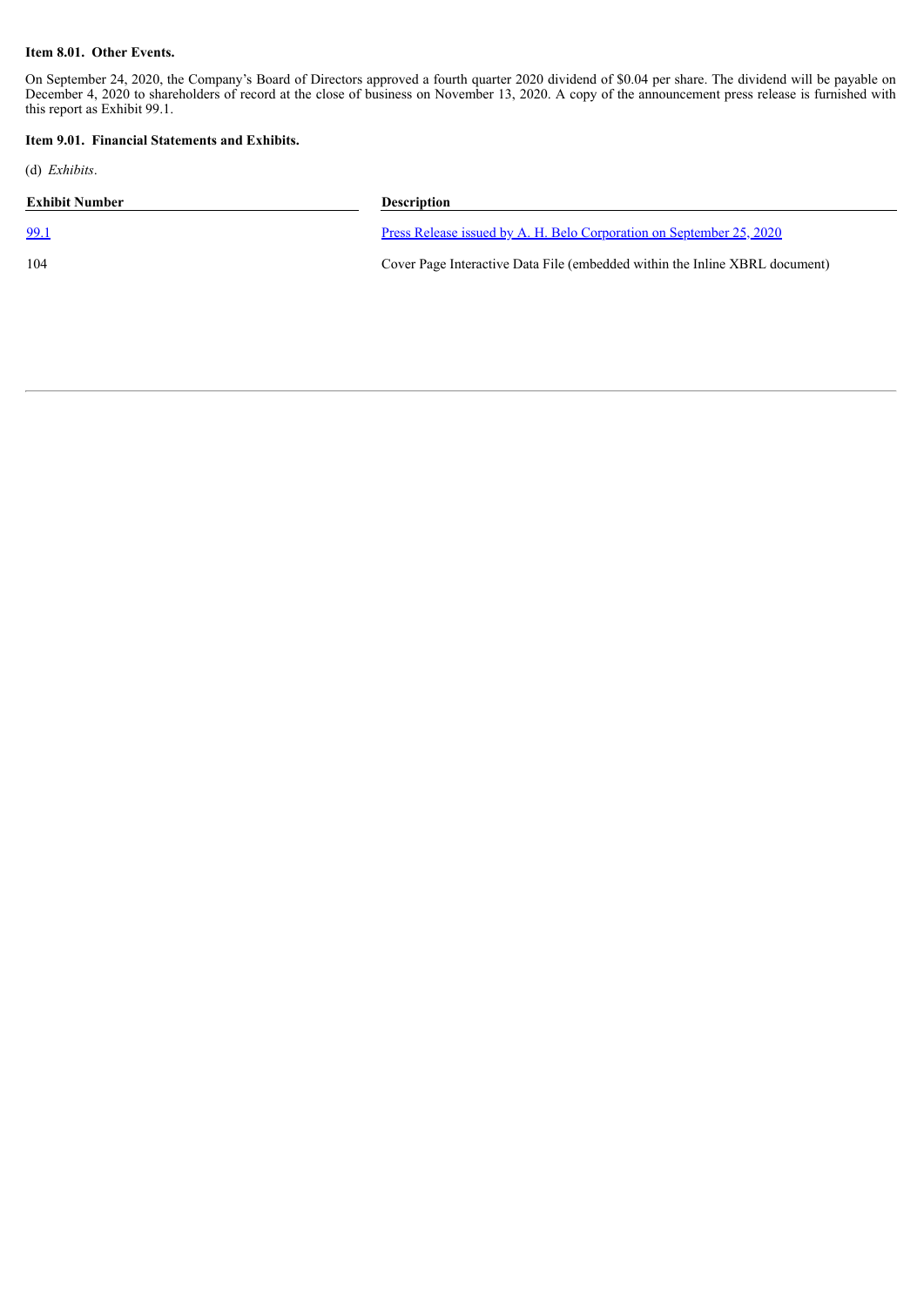#### **SIGNATURE**

Pursuant to the requirements of the Securities Exchange Act of 1934, the Registrant has duly caused this report to be signed on its behalf by the undersigned thereunto duly authorized.

#### Date: September 25, 2020 A. H. BELO CORPORATION

By: /s/ Katy Murray

Katy Murray Executive Vice President/Chief Financial Officer